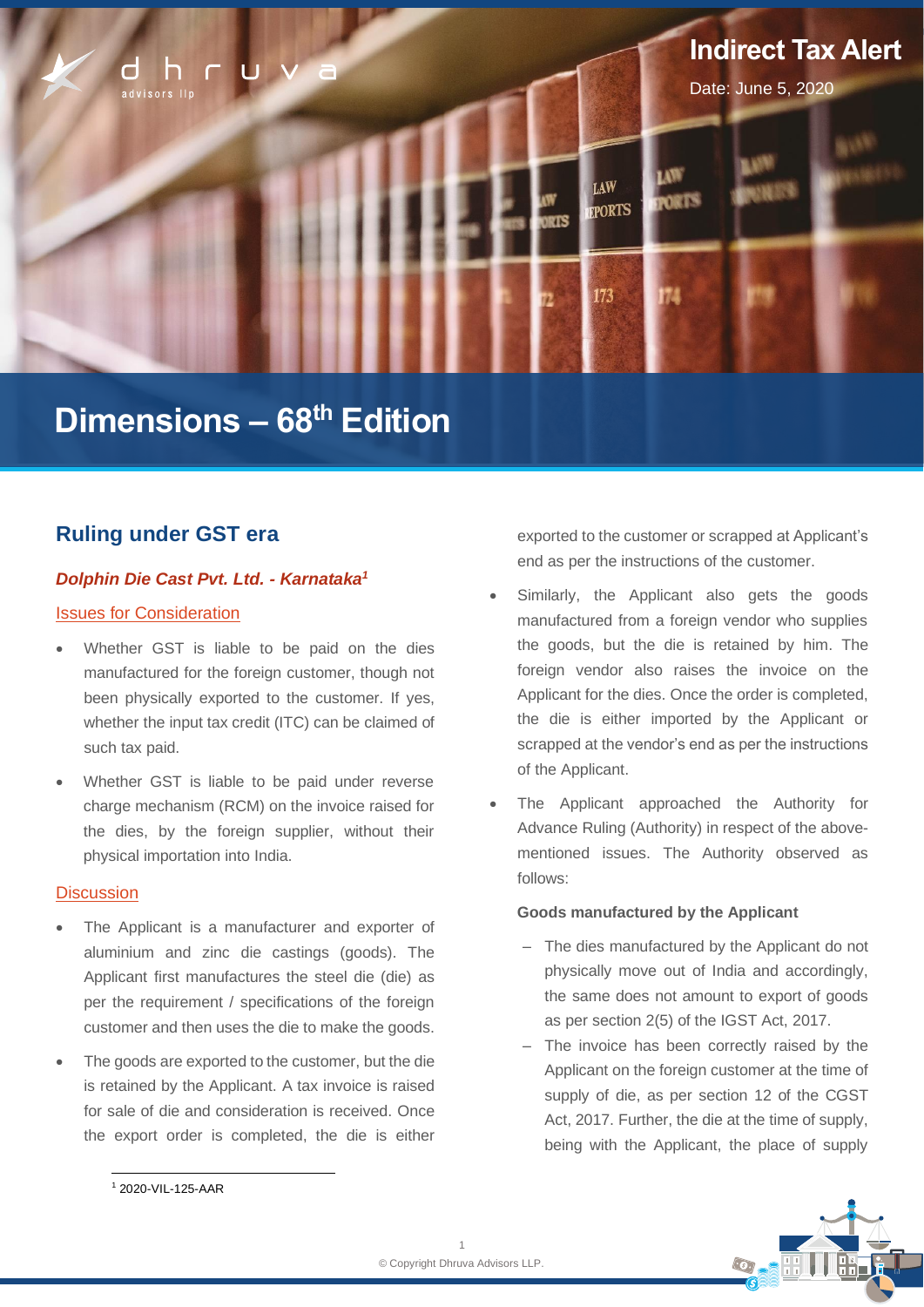(POS) of the die as per section 10(1)(c) of the IGST Act, 2017 should be the location of the goods at the time of delivery to the recipient i.e. location of the Applicant.

- ‒ The location of the supplier and the POS of the die being the same, the supply should be regarded as an intra-state supply in terms of section 8(1) of the IGST Act, 2017 and the Applicant should charge CGST and SGST on the invoice. The Applicant should not be eligible to claim the ITC of the tax paid since it is not the recipient of goods.
- ‒ Further, if the die is scrapped in India, then the Applicant should issue an inter / intra-state tax invoice depending upon the nature of transaction.

#### **Goods imported by the Applicant**

- The dies are not physically imported into India and accordingly, the same does not amount to import of goods as per section 2(10) of the IGST Act, 2017.
- ‒ After completion of the order, if the dies are physically imported into India, then the Applicant should be liable to pay IGST under RCM and claim ITC, if eligible.
- ‒ Further, if the dies are scrapped at the location of the foreign vendor, then, since the transaction has taken place outside the taxable territory i.e. India, it is not covered under the purview of GST.

### **Judgment**

#### **Goods manufactured by the Applicant**

- The tax invoice raised for the manufacture of the die, without its movement, should be an intra-state supply and the liability should be accordingly discharged. The Applicant should not be eligible for ITC of such tax paid.
- If the die is scrapped at Applicant's end, then, it would be an inter / intra state supply depending upon the nature of transaction.

#### **Goods imported by the Applicant**

- If the die is physically imported into India, then IGST has to be paid by the Applicant under RCM and the tax paid can be claimed as ITC, if eligible.
- If the die is scrapped at the vendor's location, then, no tax is payable as it is outside the purview of GST.

### **Dhruva Comments:**

Interestingly, the Tamil Nadu Authority for Advance Ruling in a similar case of *Automotive Component Technology India Pvt. Ltd.<sup>2</sup>* had held that when the Indian manufacturer transfers the title in the mould to the Indian buyer (without the die being physically imported into India from a foreign supplier), it amounts to supply of goods and GST is payable on the same. However, in the present ruling, where dies are not physically imported, the Authority has held that the POS being outside India, the transaction is not within the purview of GST. Thus, there exists contradictory rulings.

Further, the present ruling also does not state what the GST implications would be when the dies are actually exported by the Applicant to customers outside India i.e. whether it would qualify as an export under GST or not.

Additionally, when the dies are imported into India there should not be any GST payable under RCM but the same would be subject to customs duty (including IGST) in terms of section 5(1) of the IGST Act, 2017.

The ruling does not provide any reasons for confirming liability to pay GST in case where die is scrapped, since the title in those goods does not vest with the Applicant.

# **Judgment under Pre-GST era**

## *M/s. TVL. M. R. Motor Company* **v.** *Assistant Commissioner (CT), (FAC), Salem<sup>3</sup>*

### **Issues for Consideration**

Whether the Petitioner is entitled to refund of excess input tax credit (ITC) as per the provisions

 $\odot$ 

 $3$  2020 (5) TMI 495 – The Hon'ble Madras High Court

<sup>2</sup> Order no. 05/ARA/2020 dated January 31, 2020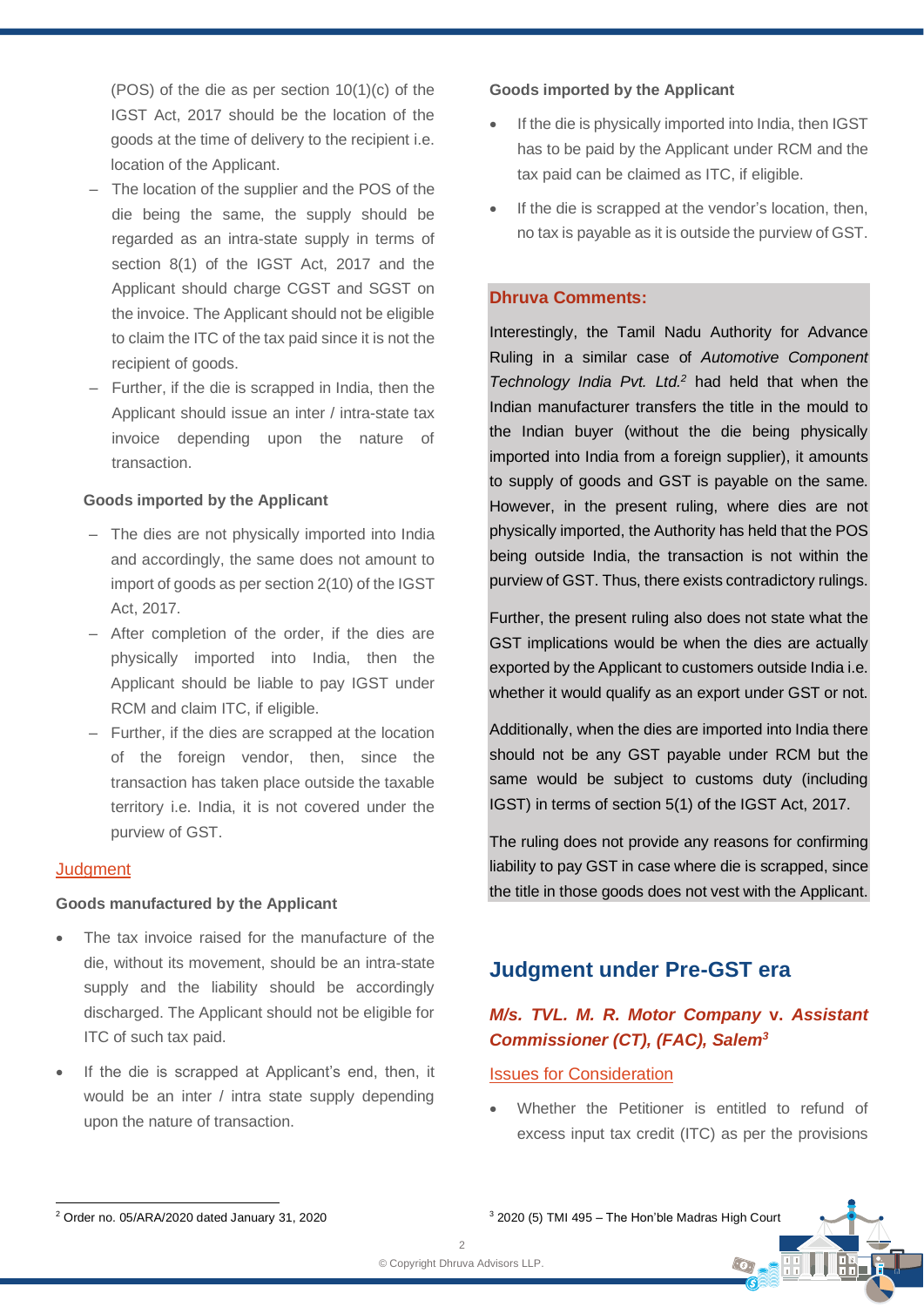of the Tamil Nadu Value Added Tax Act, 2006 (TNVAT Act).

• Whether the Petitioner is entitled to refund after the transition of closing balance of ITC under the TNVAT Act to the Tamil Nadu Goods and Services Tax Act, 2017 (TNGST Act).

### **Discussion**

- The Petitioner, a motor vehicle dealer, claimed a refund of excess ITC in terms of section 19(17) and section 19(18) of the TNVAT Act read with rule 10(10) and 11 of the Tamil Nadu Value Added Tax Rules, 2007 (TNVAT Rules).
- The Petitioner filed a claim for refund of accumulated ITC with the Respondent in November 2011 for assessment years 2006-07 to 2009-10. Thereafter, the Petitioner filed a Writ Petition<sup>4</sup> before the Hon'ble High Court with a prayer for consideration of its increased refund claim. While disposing the Writ Petition in August 2013, the Court directed the Respondent to consider the representation of the Petitioner and pass orders on merits in accordance with law.
- The Petitioner thereafter filed another representation for refund of ITC which was rejected by the Respondents. Aggrieved by the rejection of refund claim, the Petitioner moved the Hon'ble Madras High Court.
- During the pendency of the proceedings, the TNVAT Act was replaced by the TNGST Act and the closing ITC under the TNVAT Act was transitioned to the TNGST Act. Furthermore, the Petitioner is regularly filing returns under the TNGST Act and no set-off or adjustment has been made from such ITC.
- The Hon'ble High Court observed as follows:
	- Section 19(17) of the TNVAT Act allows adjustment of the outstanding tax dues from a dealer, if the ITC determined by the authorities exceeds the tax liability for a particular year. Section 19(18) of the TNVAT Act, allows either a carry forward or a refund of the balance ITC after the adjustment prescribed in section 19(17) of the TNVAT Act.
- ‒ Rule 10(10)(a) of the TNVAT Rules prescribes a carry forward to the next month in the case of excess ITC balance in a month. However, rule 10(10)(b) mandates an adjustment with arrears of tax in cases where the ITC determined by the authorities exceeds the tax liability for the year. The authorities are bound to serve a notice in Form P to the dealer for refund of any leftover ITC balance after the above adjustment.
- Perusing the provisions related to the refunds, the Court observed that any excess ITC must be refunded. Furthermore, there are no provisions allowing a carry forward of such excess ITC to the subsequent period for adjustment of future tax liabilities.
- ‒ The Petitioner should not be deprived of their right to claim refund based merely because they were satisfying the criteria of a going concern.
- ‒ If the refund claim were permitted by the authorities, the present situation of transition of the accumulated credit balance to the GST regime would not have arisen. Furthermore, introduction of GST and replacement of TNVAT Act by the TNGST Act would not disentitle the Petitioner to claim refund of the excess ITC.
- The High Court also relied upon the judgement pronounced by the Hon'ble Supreme Court in the case of *Unichem Laboratories Ltd.* v. *Collector of Central Excise, Bombay<sup>5</sup>* wherein it was observed that the authorities should act fairly and reasonably and should not deprive a benefit legally available to an assessee with an intention to enhance the duty for the benefit of the authorities.

### **Judgment**

The Hon'ble High Court quashed the rejection order passed by the Respondent with a direction to refund the unutilised ITC lying after necessary adjustments at the beginning of each financial year.



<sup>4</sup> Writ Petition no. 18839 of 2013 –The Hon'ble Madras High Court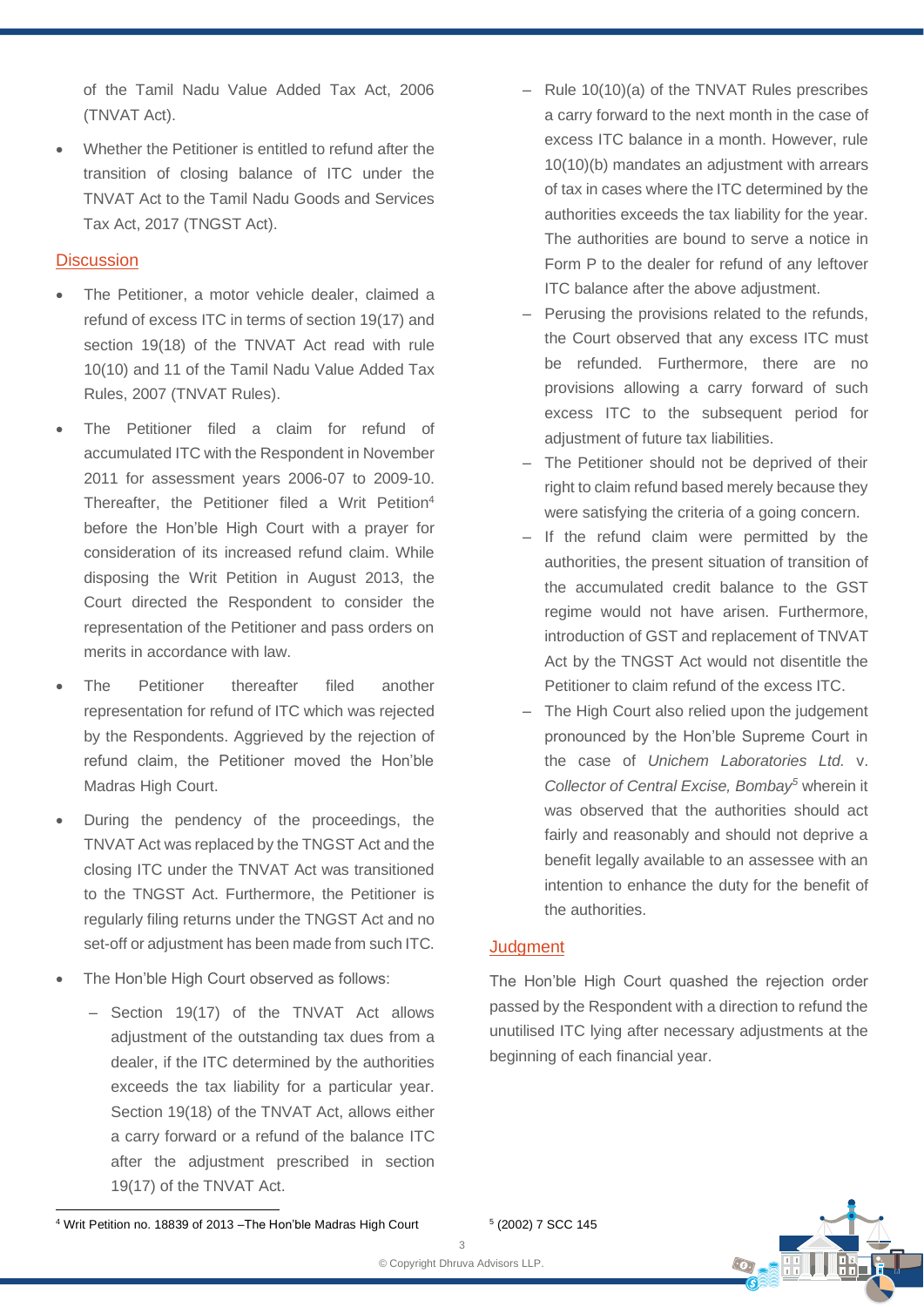### **Dhruva Comments:**

On a combined reading of section 19(17) and 19(18) of the TNVAT Act with rule 10(10)(a) and 10(10)(b) of the TNVAT Rules, it can be said that ITC being a vested right of the taxpayer should either be available as a setoff or a refund. This judgment allows the refund despite credits transitioned to GST regime.

# *M/s. DLF Utilities Ltd.* **v.** *Union of India & Ors. <sup>6</sup>*

### Issue for Consideration

Whether demand of duty from a Special Economic Zones (SEZ) developer pursuant to change in demarcation of a *Processing Area* (PA) to a *Non-Processing Area* (NPA) in the SEZ in relation to procurements used for authorised operations is tenable under the SEZ law?

### **Discussion**

- The Petitioner is a co-developer of an SEZ located in Chennai for Information Technology / Information Technology Enabled Services (IT / ITes). Approval to act as a co-developer was granted to the Petitioner by the Board of Approval, Ministry of Commerce (BOA) for generation of 84 MW power to be supplied to units located in an SEZ developed by DLF Info City Developers (Chennai) Ltd.
- The Petitioner was procuring High Speed Diesel (HSD) without payment of excise duty from a local refinery according to section 26(1)(c) of Special Economic Zones Act, 2005 (SEZ Act) read with rule 27 of the Special Economic Zones Rules, 2006 (SEZ Rules) for carrying out authorised operations in the PA.
- The guidelines dated April 6, 2015<sup>7</sup> (guideline no. 3) were introduced to restore the guidelines dated February 27, 2009<sup>8</sup> (guideline no. 1) and annul the effect of guidelines dated March 21, 2012 (guideline no. 2).
- According to the guideline no. 1, a power plant to be set up by a Developer in SEZ must be located in the NPA of the SEZ and a co-developer was eligible for

certain fiscal benefit to the extent of initial setting up costs. However, this guideline was modified by guideline no. 2 which provided benefits for power plants set up in PA / NPA. The power plant set up in PA are entitled to all benefits available to developer / co-developer including fiscal benefits for initial setting up, duty free import of raw materials, components and consumables for operation and maintenance of power plant. Furthermore, power plant set up by a developer / co-developer in a non-processing area, as a part of the infrastructure facility, will be entitled to fiscal benefit only for initial setting up and no fiscal benefit would be admissible for operation and maintenance. There would not be any obligation to achieve positive net foreign exchange earnings for such power plants.

- The benefit available as per quideline no. 2 was withdrawn by issuance of guideline no. 3 and resultantly, the Petitioner was required to procure HSD by paying Excise duty from April 1, 2015 to February 15, 2016. However, the benefits available as per guideline no. 2 were partly restored by introduction of new guidelines dated September 16, 2016 (guideline no. 4).
- A show cause notice (SCN) was issued by the SEZ authorities for recovering Excise duty from the Petitioner for procuring HSD from Indian Oil Corporation Ltd (IOCL) without payment of Excise duty from April 1, 2015 to February 15, 2016. Aggrieved by the denial of benefit and issuance of SCN, the Petitioner filed a Writ Petition before the Hon'ble High Court.
- The Hon'ble High Court observed as follows:
	- The Petitioner was initially provided an approval for set up of a co-generation plant by installing and commissioning gas turbine based power generating sets by setting up an energy centre to provide electricity as a single source and to generate chilled water using vapour absorption machine.
	- ‒ Thereafter, the Petitioner was allowed to set up 48 MW capacity power plant in the NPA of the



<sup>8</sup> Reference no. P.6/2003-SEZ

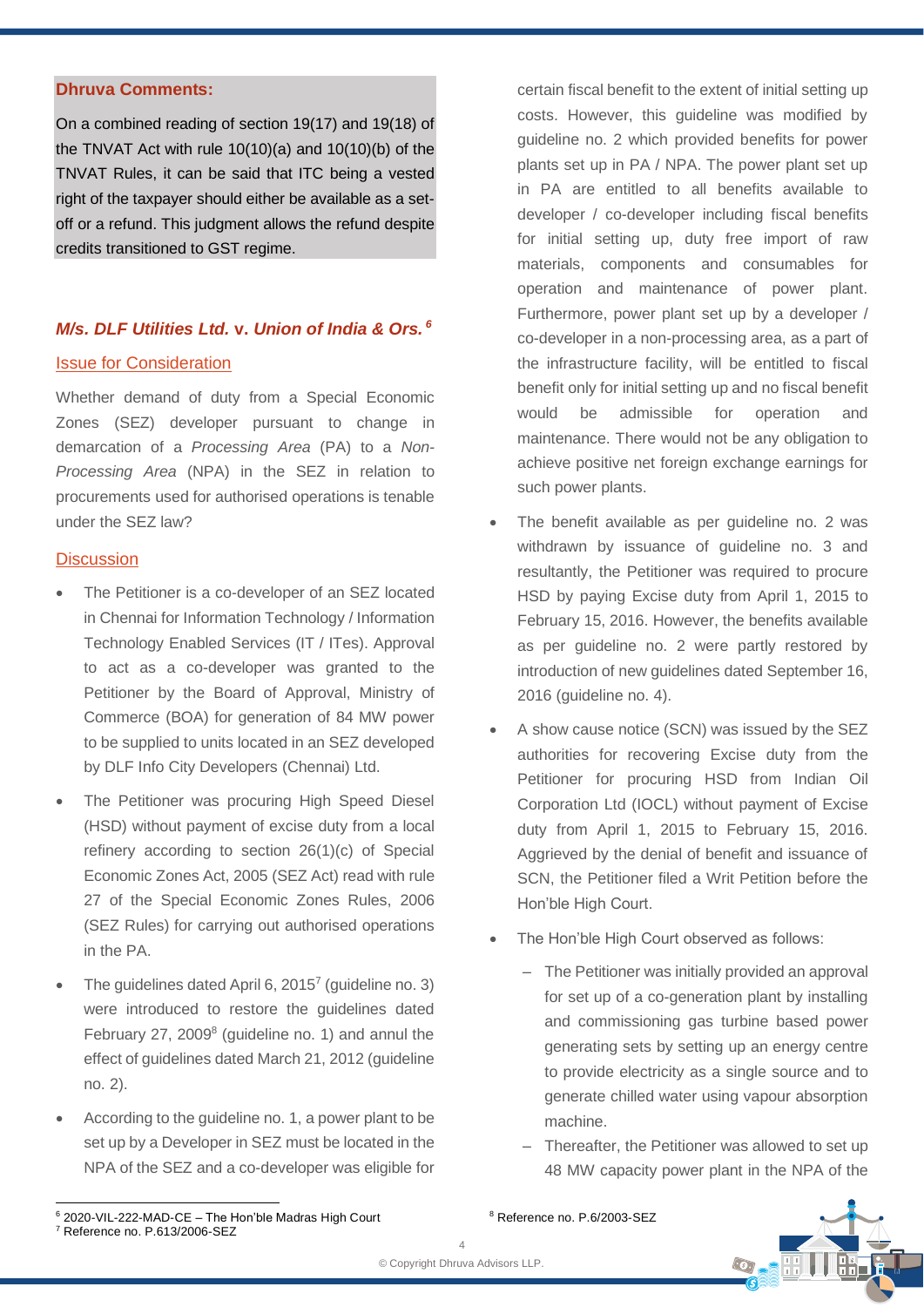IT facility infrastructure in the SEZ which was later enhanced to 84 MW by the BOA and location of the plant was altered to fall within the PA. Therefore, the Petitioner was procuring HSD from IOCL situated in Domestic Tariff Area (DTA) without payment of duty after issuance of guideline no. 2.

- However, the benefit under the guideline no. 2 was withdrawn and all PAs were demarcated as NPAs resulting in curtailing of operation and maintenance benefits to the Petitioner.
- Section 7 of the SEZ Act provides exemption from payment of taxes, duties or cesses specified in the First Schedule on export of or procure of goods or services by the SEZ units or developers. The Petitioner is not eligible to procure HSD without payment of duty from a DTA in absence of any mention of the Excise laws in the Schedule and could only claim exemption under section 26 of the SEZ Act for procurements to carry out authorised operations.
- $-$  On a combined reading of section 26, 2(m) and 2(o) of the SEZ Act, it was observed that a supply of goods from DTA to SEZ qualifies as an export and therefore a supplier located in the DTA is eligible for supply without payment of duty to the SEZ. Furthermore, a receipt of goods or services from a DTA supplier does not qualify as an import in the hands of unit or developer located in SEZ though it qualifies as an export in the hands of such supplier.
- ‒ The Petitioners were entitled to exemption from excise duty on procurement of HSD from the DTA for carrying out authorised operations. The definition of authorised operations under section 2(c) of the SEZ Act includes approvals authorised by the BOA and by the Development Commissioner. The Petitioner had already secured an approval for the setting up of the power plant in the PA in the year 2008.
- Introduction of guideline no. 3 under section 5 of the SEZ Act not only restricts the future location of the power plants but also states that power plants in existence and located in a PA of the SEZ shall be demarcated as NPA.
- Placing reliance on section 5 and 6 of the SEZ Act, the Court observed that the power to demarcate an area within the SEZ as a PA or NPA vests only with the Central Government. Furthermore, an area must necessarily be declared as a PA, where any manufacturing of goods or rendition of service takes place. Observing that the definition of manufacture is very wide, the Court stated that generation and supply of power should qualify as manufacture and supply of service, respectively.
- ‒ Guideline no. 2 merely recognises the principle that a DTA unit can supply goods without payment of duty in terms of section 26 of the SEZ Act read with rule 30 of the SEZ Rules. Furthermore, withdrawal of guideline no. 2 should not disentitle the Petitioner of the benefits available under the SEZ Act and therefore guideline no. 3 is neither sustainable nor enforceable in the present scenario.
- ‒ Levy of Excise duty is on the manufacture of products. In absence of any provision for payment of duty by the purchaser under a reverse charge mechanism liability to pay the duty rests upon the manufacturer.
- The DTA unit is entitled to export benefits under the Foreign Trade Policy in terms of rule 23 of SEZ Rules and is also allowed to clear the goods under a bond or claim rebate of tax / duty paid in terms of rule 30 of the SEZ Rules. Even otherwise, the demand of Customs duty and interest on the duty foregone by the DTA should not be tenable since the procurement of HSD does not qualify as an import in terms of section 2(o) of the SEZ Act, 2006.
- ‒ Referring to rule 47(5) of the SEZ Rules, the Court observed that the impugned SCN is also liable to be declared as without jurisdiction, since only a jurisdictional officer concerned under the Central Excise Act, 1944 within whose jurisdiction the DTA unit is registered is competent to issue a SCN for the recovery.
- The demand proposed is revenue neutral as duty paid by the supplier is allowed as a rebate under the Central Excise Rules, 2002.

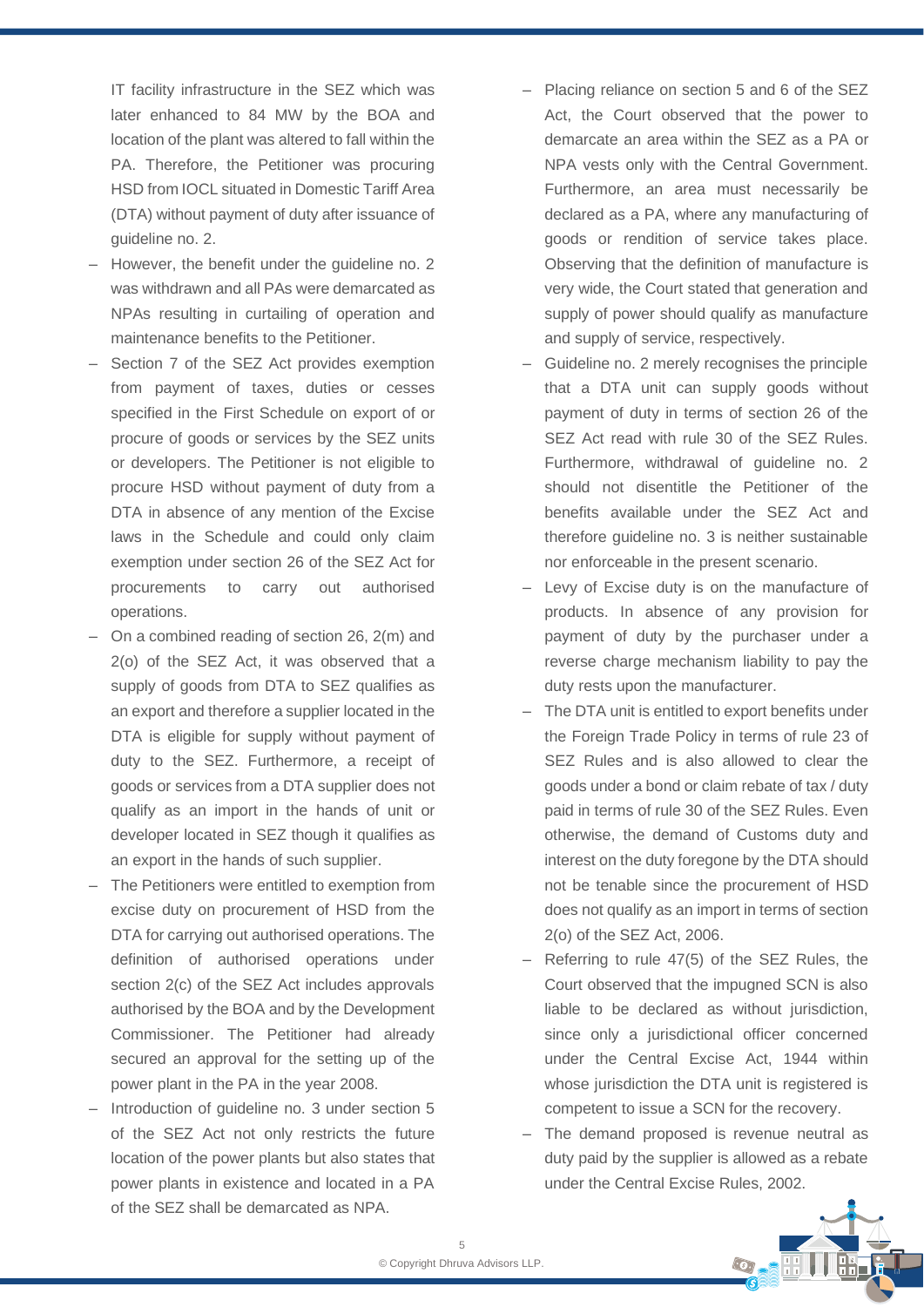- The Court also observed that there was no rationale for the act of recognising the exemption, removing it subsequently and reintroducing the same with a slight modification.

#### **Judament**

The Hon'ble High Court allowed the Writ Petition and quashed the demand raised by the Respondents.

### **Dhruva Comments:**

Procurements of goods or services by a SEZ developer which are used in carrying out authorised operations are exempt from any duty / taxes under section 26 of the SEZ Act. The judgment is in line with provisions contained in the SEZ Act and the Rules thereunder.

# **Public notice by DGFT**

# *Increase in duration of validity of MEIS / SEIS scrips and relaxation in last date for filing applications under MEIS / SEIS<sup>9</sup>*

#### Extension of validity of duty credit scrips

As per para 3.13 of the Hand Book of Procedures (HBP) duty credit scrips (MEIS / SEIS) should be valid for a period of 24 months from the date of issue. The DGFT has now amended the said para to state that scrips issued between March 1, 2018 and June 30, 2018 shall be valid till September 30, 2020.

### Late cut on filing of applications

- Para 9.02 of the HBP prescribes late cut applicable on submission of applications of any financial / fiscal benefits under the FTP which are received after the expiry of the last date for submission of such applications. The DGFT has now granted relief in levy of late cuts for MEIS / SEIS applications as follows:
	- For MEIS application which attracted a late cut as on March 1, 2020, the period between March 1, 2020 and June 30, 2020 should not be

counted and the last date for submission of the various categories of the applications and applicable late cuts should be accordingly determined.

- ‒ Last date for submission of SEIS application for FY 2016-17, would be June 30, 2020 with late cut of 10%. Thereafter, the said application shall stand time barred.
- Last date for submission of the SEIS application for FY 2017-18 would be June 30, 2020 with late cut of 5%. Thereafter, 10% late cut would be applicable for application submitted till March 31, 2021.

### **Dhruva Comments:**

The amendments made in the HBP are a welcome initiative in line with the trade demands considering the present COVID-19 situation and lockdown in various parts of the country.

Further, the amendment in respect of the late cuts for SEIS applications also clears the anomaly that existed in the public notice<sup>10</sup> issued earlier, whereby the last date for filing SEIS applications for FY 2018-19 was extended to December 31, 2020 without there being any relief granted for applications of FY 2016-17 and 2017- 18.

# **Circular under GST era**

### *Corrigendum dated June 2, 2020*

• The Maharashtra GST authorities had issued a trade circular<sup>11</sup> with respect to the timelines for filing an appeal before the Appellate Tribunal. This circular also required the tax payer to file a declaration within 15 days from the communication of the order, before the jurisdictional officer, stating that he is proposing to file an appeal under section 112(1) of the CGST Act, 2017 before the Appellate Tribunal. This declaration contained an undertaking that the tax payer would file the appeal **within seven days** of the constitution of the Appellate

 $\odot$ 

<sup>11</sup> Trade Circular no. 9T of 2020 dated May 26, 2020

<sup>9</sup> Public notice no. 08/2015-2020 dated June 1, 2020 <sup>10</sup> Public notice no. 67/2015-2020 dated March 31, 2020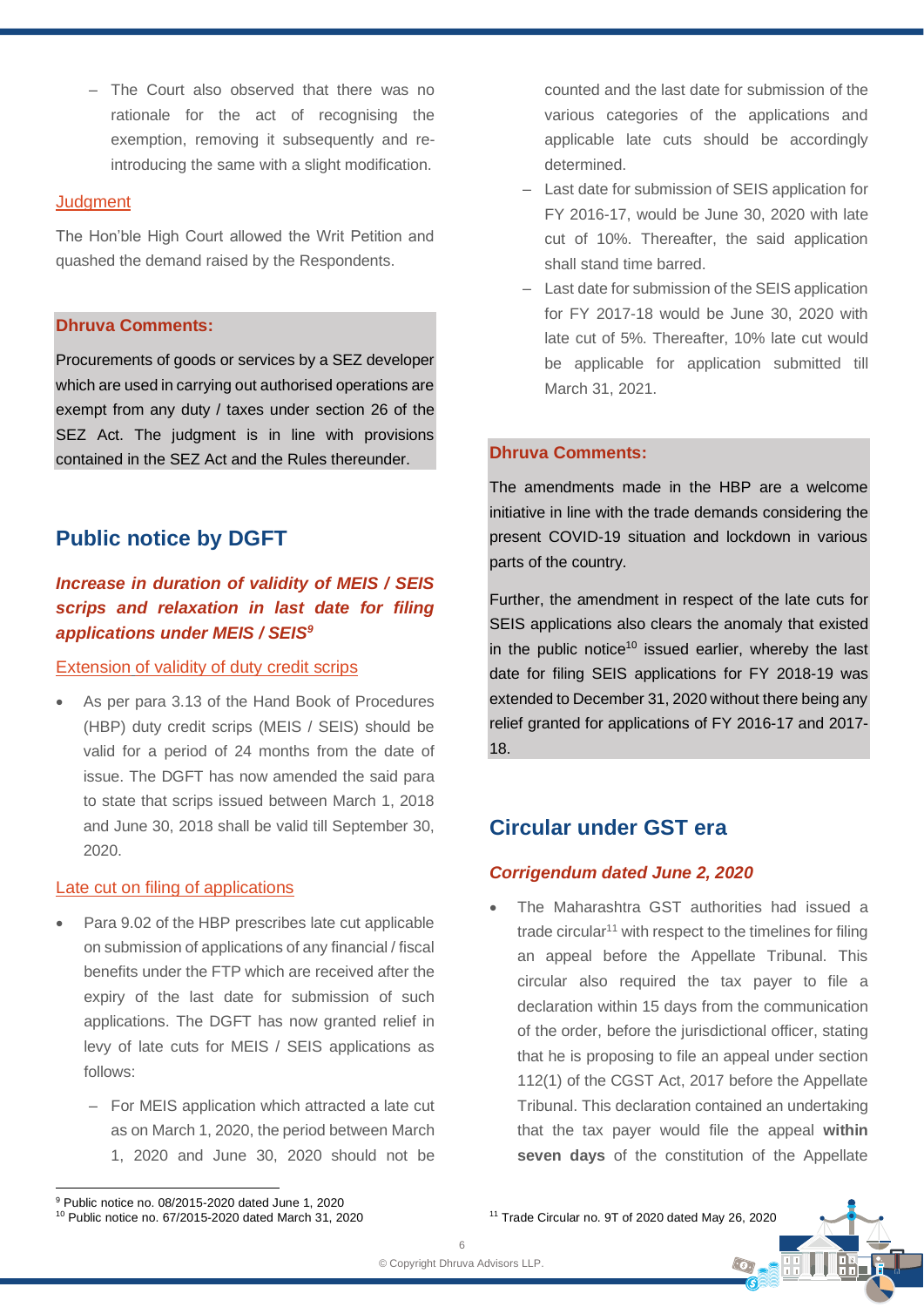Tribunal. This declaration was contrary to the timelines prescribed by the CBIC vide its order $12$ and the circular<sup>13</sup> issued (i.e. the appeal should be filed within three months from the date when the President / State President of the Appellate Tribunal enters office).

Now a corrigendum has been issued to state that this undertaking is replaced to read that the appeal should be filed under section 112(1) of the CST Act, 2017, within the time prescribed by the law (i.e. within three months from the date when the President / State President of the Appellate Tribunal enters office).

### **Dhruva Comments:**

The corrigendum has been rightly issued and is in line with the time period prescribed by the law for filing of the appeal.

<sup>12</sup> Order no. 9/2019-Central Tax dated December 3, 2019 <sup>13</sup> Circular no. 132/2/2020-GST dated March 18, 2020